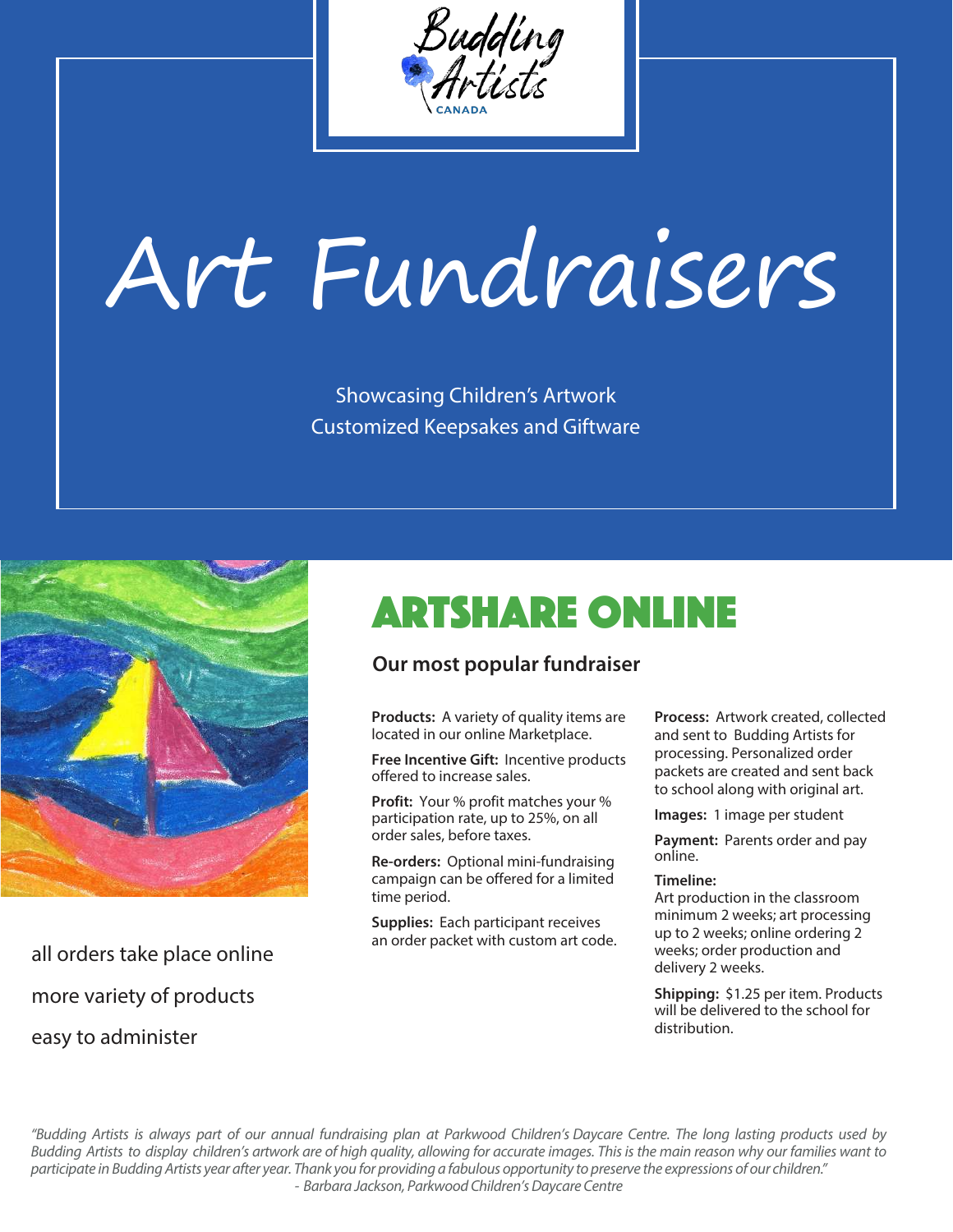

you determine the price everyone participates fast turnaround for holidays

### Artrageous

#### **Set your own pricing**

**Products:** 18

**Free Customized Gift:** fabric patch  $(3x3'')$  or button  $(1x1'')$  with every order.

**Profit:** Your group determines the retail price. Budding Artists determines the wholesale price. Wholesale pricing includes taxes.

**Supplies:** Fundraising guide and coordinator kit with easy to understand instructions, art canvas and order forms free with a minimum 25% participation rate. Under 25%, \$0.20/participant will be charged.

**Process:** Artwork created then sent home with an order envelope and catalogue. Orders are returned to school and recorded. Orders and art sent to Budding Artists for processing.

**Images:** 2 images per student/per order envelope

**Payment:** Parent makes payment to school. School pays Budding Artists.

**Timeline:** Art production up to 4 weeks; campaign 2 weeks; order production and delivery 2 weeks.

**Shipping:** \$2.50 per student order. Products will be delivered to the school for distribution.



all orders take place online teacher gift incentive links to free art lessons

### artissimo

#### **Individual Classrooms**

**Products:** A variety of quality items are located in our online Marketplace.

**Free Incentive Gift:** Incentive products offered to increase sales.

**Profit:** Teacher receives up to 25% of all order sales, before taxes, towards classroom resources or raise money toward a charity of your choice.

**Supplies:** Each participant receives an order packet with custom art code. **Process:** Artwork created, collected and sent to Budding Artists for processing. Personalized order packets are created and sent back to school along with original art.

**Images:** up to 2 images per student

**Payment:** Parents order and pay online.

**Shipping:** \$1.25 per item. Products will be delivered to the school for distribution.

"The partnership Montessori Academy has with Budding Artists has helped us to raise thousands of dollars to support our school's mission. Every other year our school puts on ArtExpo which highlights our student's art work over the year. Not only does it allow our parents a unique and affordable way to enjoy their children's art day to day, the items you can choose also make wonderful gifts. I highly recommend this program to other organizations!"